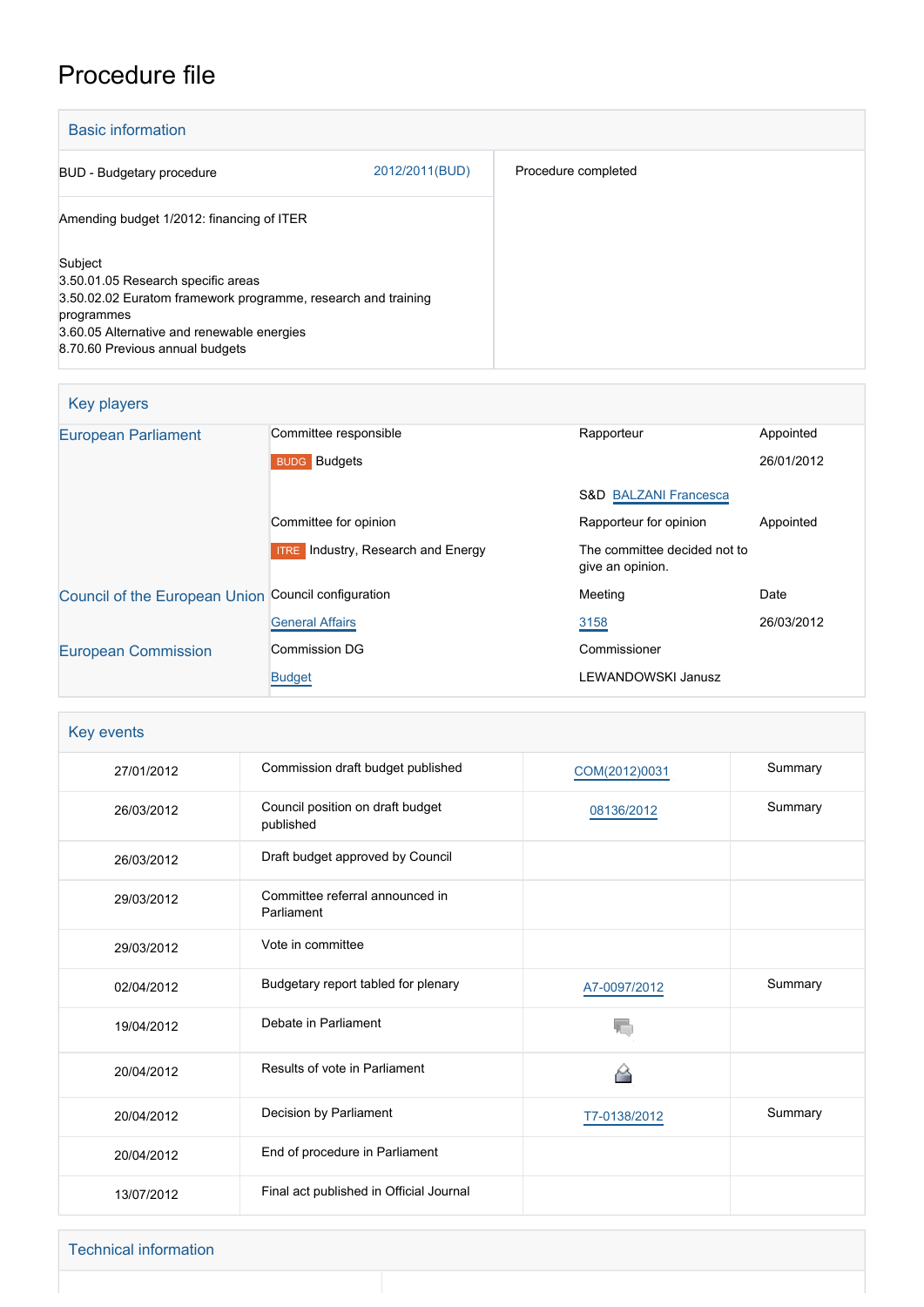| Procedure reference        | 2012/2011(BUD)            |
|----------------------------|---------------------------|
| Procedure type             | BUD - Budgetary procedure |
| Procedure subtype          | Budget                    |
| Other legal basis          | Rules of Procedure FP 159 |
| Stage reached in procedure | Procedure completed       |
| Committee dossier          | BUDG/7/08681              |

#### Documentation gateway

| Commission draft budget                          | COM(2012)0031 | 27/01/2012 | EC  | Summary |
|--------------------------------------------------|---------------|------------|-----|---------|
| Committee draft report                           | PE483.797     | 05/03/2012 | EP  |         |
| Council position on draft budget                 | 08136/2012    | 26/03/2012 | CSL | Summary |
| Budgetary report tabled for plenary, 1st reading | A7-0097/2012  | 02/04/2012 | EP  | Summary |
| Budgetary text adopted by Parliament             | T7-0138/2012  | 20/04/2012 | EP  | Summary |

#### Final act

Budget 2012/360 [OJ L 184 13.07.2012, p. 0001](https://eur-lex.europa.eu/legal-content/EN/TXT/?uri=OJ:L:2012:184:TOC) Summary

## Amending budget 1/2012: financing of ITER

PURPOSE: to present the Draft Amending Budget (DAB) No 1 for the year 2012 concerning the financing of ITER.

CONTENT: Draft Amending Budget (DAB) No 1 for the year 2012 concerns the financing of ITER, and incorporates into the 2012 Budget, the amount of EUR 650 million in commitment appropriations, onto budget article 08 20 02 Euratom European Joint Undertaking for ITER Fusion for Energy (F4E), in accordance with the agreement reached between the European Parliament and the Council in December 2011.

To recall, on 1 December 2011, agreement was reached in trilogue on the financing of the EUR 1 300 million additional cost of the ITER project in 2012-2013 as follows:

- EUR 100 million already included in the 2012 budget on the ITER budget lines;
- EUR 360 million in commitment appropriations will be made available in the 2013 budget procedure within the MFF commitment appropriations ceilings making full use of the provisions laid down in the Financial Regulation and in the IIA of 17 May 2006, excluding any further ITER related revision of the MFF;
- The ceilings for commitment appropriations of Heading 1a for the years 2012 and 2013 will be increased by an amount of EUR 840 million, of which EUR 650 million in 2012 and EUR 190 million in 2013. This increase will be offset by a corresponding decrease of the ceilings for commitment appropriations of Heading 2 (EUR 450 million for the year 2011) and Heading 5 (EUR 243 million for the year 2011 and EUR 147 million for the year 2012);
- The 2013 ceiling for total payment appropriations will be increased by EUR 580 million offset by a corresponding decrease in the 2011 ceiling.

This political agreement was subsequently adopted by the European Parliament and the Council in December 2011, by a decision of 13 December 20112, according to their respective internal procedures.

Now that the ceiling of Heading 1a has been increased for 2012, it is possible to enter the relevant commitment appropriations of EUR 650 million onto the budget article 08 20 02 Euratom European Joint Undertaking for ITER Fusion for Energy (F4E).

This is the aim of this draft amending budget 1/2012.

### Amending budget 1/2012: financing of ITER

On 27 January 2012, the Commission forwarded to the Council draft amending budget (DAB) No 1 to the general budget for 2012, regarding the financing of ITER. It proposes to incorporate EUR 650 million in commitment appropriations from the margin of sub-heading 1a into Article 08 20 02 (Euratom - European Joint Undertaking for ITER - Fusion for Energy) in accordance with the agreement reached between the European Parliament and the Council in December 2011.

The Council reached an agreement on both Commission proposals and on 26 March 2012. The Council adopted its position on draft amending budget No 1 of the European Union for the financial year 2012 as set out in the technical annex to the explanatory memorandum of the Council position (see Council doc. [8136/12 ADD 1](http://register.consilium.europa.eu/pdf/en/12/st08/st08136-ad01.en12.pdf)).